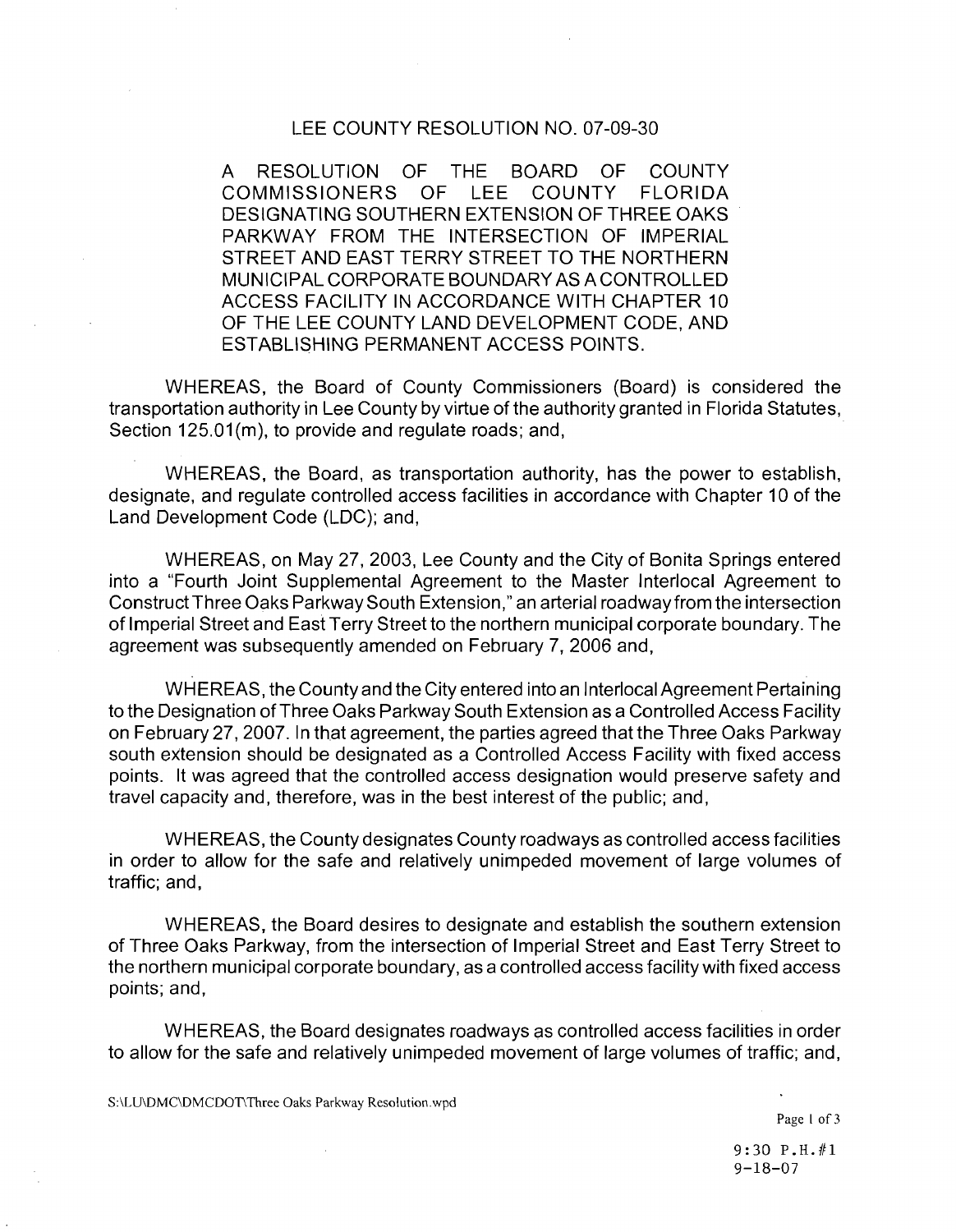WHEREAS, the Board finds that the designation of this roadway corridor as a controlled access facility will preserve safety and traffic capacity and, therefore, is in the best interest of the public.

NOW, THEREFORE, be it resolved by the Board of County Commissioners that:

1. The southern extension of Three Oaks Parkway, from the intersection of Imperial Street and East Terry Street to the northern municipal corporate boundary, is hereby designated as a controlled access facility with fixed access points in accordance with Chapter 10 of the LDC.

2. The fixed access points along this roadway corridor are set forth in detail in the attached exhibit and map/sketch.

3. The Board's adoption of this resolution does not guarantee, create, or vest in any property owner a right or property interest with respect to a designated access point, median opening, or turning movement.

4. Approval for the construction of a new, or use of an existing access point, median opening, or turning movement is reserved to the County. Applications to add or relocate access points along the portion of the roadway located within the City boundaries will require consideration by the City Council prior to scheduling a public hearing before the Board of County Commissioners. Board approval of such requests will be based upon facts and circumstances applicable to the request at the time of application for development order or permit submittal.

5. This resolution was adopted by an affirmative vote of a super majority of the Board of County Commissioners.

Commissioner Judah made a motion to adopt the foregoing resolution, seconded by Commissioner Hall. The vote was as follows:

| Robert P. Janes      | Aye |
|----------------------|-----|
| <b>Brian Bigelow</b> | Aye |
| Ray Judah            | Aye |
| Tammara Hall         | Aye |
| Frank Mann           | Aye |

Duly passed and adopted this 18<sup>th</sup> day of September 2007.

S:\LU\DMC\DMCDOT\Three Oaks Parkway Resolution.wpd